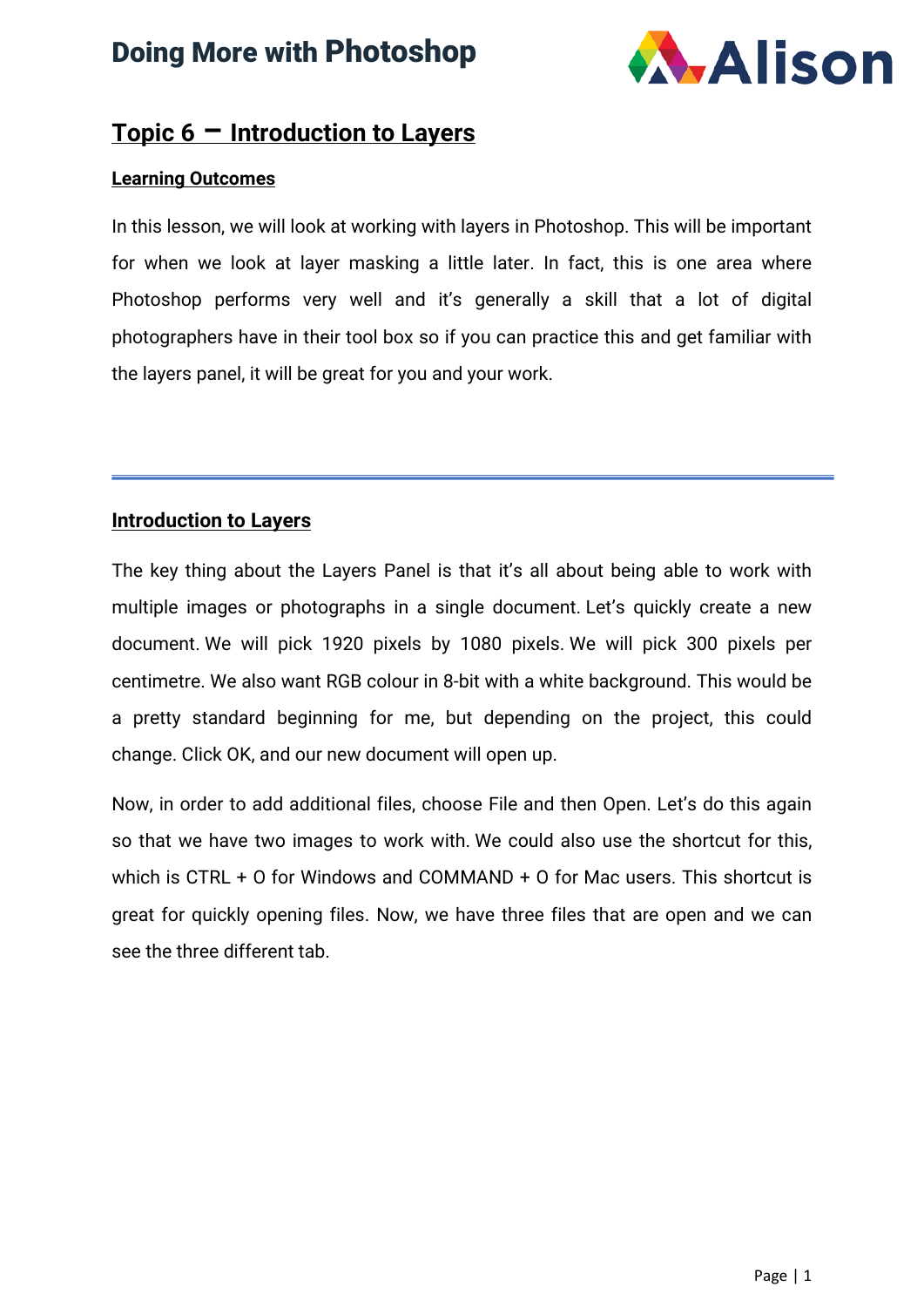Okay, let's begin by moving the carrots into our blank, or Untitled One tab. We can do this is by clicking and dragging from the Layers Panel. Click on the Background and drag this across on top of the tab for Untitled One and this will copy our carrots into the foreground.



You can centre this photograph, by positioning your cursor on the empty canvas area and making sure that you hold down the Shift Key. When you release the cursor, the image will be centred. Let's clear a little space and close that carrots tab as we don't need it anymore.

Let's continue adding files to the Untitled One by dragging the broccoli in the same way we dragged the carrots. Once again, holding down the Shift Key, and then releasing my cursor, will ensure that your photograph is centred. After we have done this, let's close the broccoli tab also. Now we have one tab or document open but we multiple images.

This is now a single, multi-Layered document. In our layers panel, we have our three layers. To control the visibility of each layer, we can toggle this Eye icon. It will hide layers that are unticked/ unchecked.



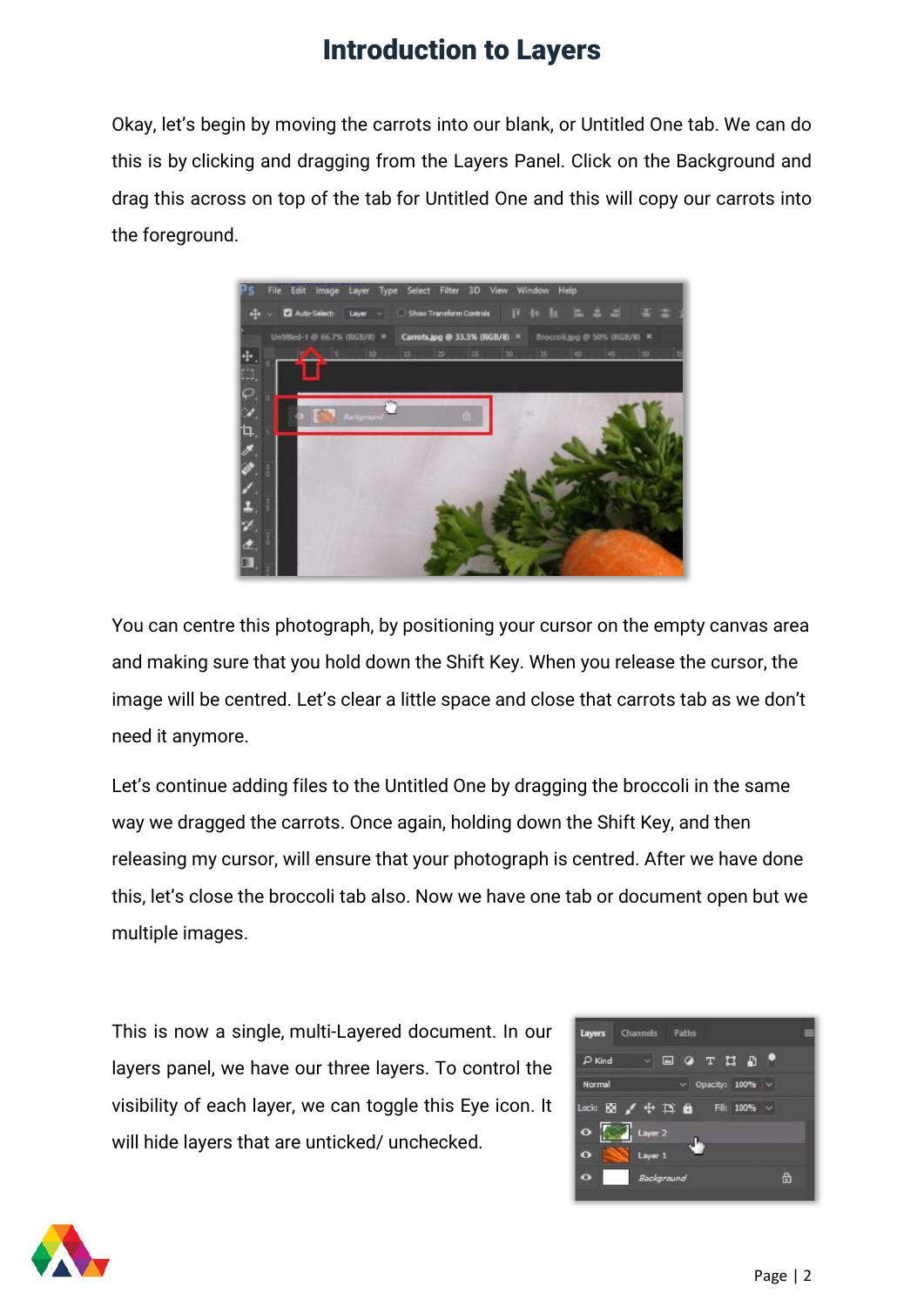As you might expect, we can click on any of the Layers to select that Layer. One thing that really catches a lot of people out when they begin using Photoshop, is that the Background Layer is a unique Layer.

There are a few reasons why this Background layer is different to other layers. We can't move or reposition a Background Layer, meaning that you won't be able to drag it up through other layers to position it in a specific slot. In addition, Background Layers will not hold transparency. You cannot move it because it's locked, and as you can see here, we have a mini padlock to show you this. If you want to unlock it, you simply click on the Lock Icon, and it becomes similar to other layers in that you can reposition the stacking order of layers by dragging it to where you want it. Now, we can have transparency in this layer and we can also erase part of it, should we wish to do so.

We can reposition it wherever we like. Let's reposition at the bottom of the Layer stack. When all of the layers are toggled invisible, you see this checkerboard-like pattern on the canvas. This is transparency in Photoshop, a pattern that is very useful when it comes to layering images on top of one another. Let's just toggle back our layer visibility before we continue.

It's often a very good idea to specifically name your layers  $-$  it is especially important when you are dealing with multiple layers. As a guideline, if you have more than two images, renaming them is good practice, just to avoid any confusion. Let's quickly rename each of these by double-clicking on them. Once you have entered in the name, simply hit the ENTER or RETURN key to apply that name change. It's always best to keep it simple too, so let's just say we have white, carrots and broccoli.

Now, there are a number of different routes we can take from here. We could use either the carrots layer or the broccoli layer. We could use both, if we wanted to. Let's say we want to make a simple flyer for a food or vegetable event. We would probably need to create a banner that goes along the top of this image.

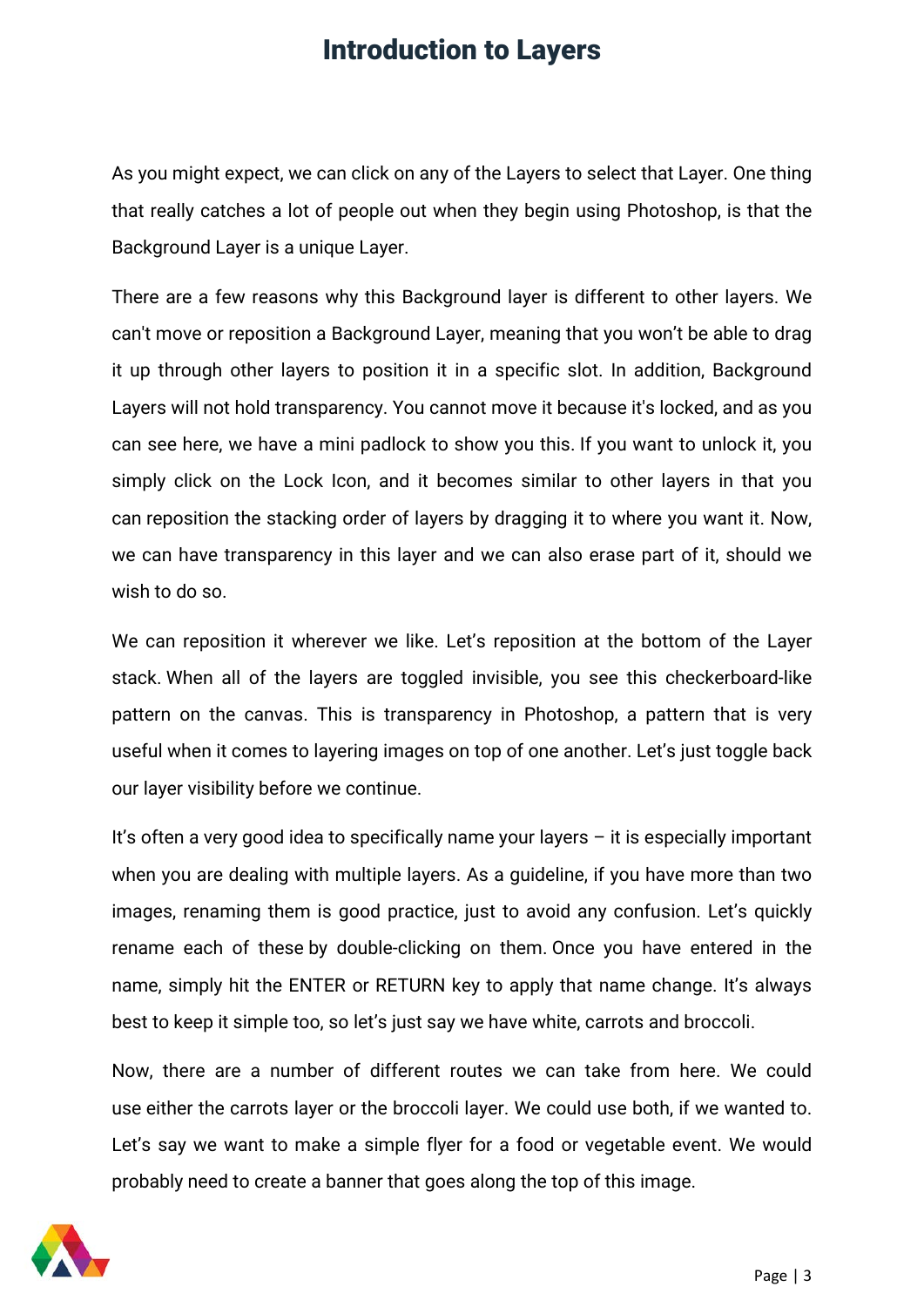Let's add a guide. Again, there are various ways that we can do this. For this particular task, let's click on View, and New Guide. Here, we can choose the position. If you are using a PC, you will need to type in the value, followed by the percentage sign. Let's say we do 20% and we want a Horizontal Guide. Click OK to finalise that. We can also manually drag out guides, by going under View, selecting Show my Rulers. Then, you can drag out a guide from the ruler area to any position in the open documen. Let's undo that by using CTRL + Z or COMMAND + Z for MAC users.

Both layers that we have brought in are pretty large. In fact, they're too big so we will need to resize them. But before we scale them down, it's usually a good idea to hide other layers to ensure that we are just dealing with one at a time. So, let's begin by hiding the broccoli and clicking on the carrots layer, to make sure we have it selected.

Then, we go to Edit and down to Transform and then we click Scale. We have another little problem now and it relates to the carrots file being too big. The problem here refers to the fact that the transformation handles aren't visible to us. To correct this, we need to go to View, and then click Fit on Screen.

We can now see the transformation handles on our screen. Now we are ready to scale it down. However, it's important to remember that we don't want to squash it or to leave it out of proportion. We would like to ensure that its aspect ratio is correct. To do this, we hold down the Shift Key and then we click on any of the corner points which will make our image smaller. Let's go ahead and do this quickly. To apply this, tap the Enter Key, or you can click on the check/ tick mark. So, if we were making a banner, then we only want this to be visible in the top portion of our image, as we may want to write the details of our event in the lower half of the canvas.

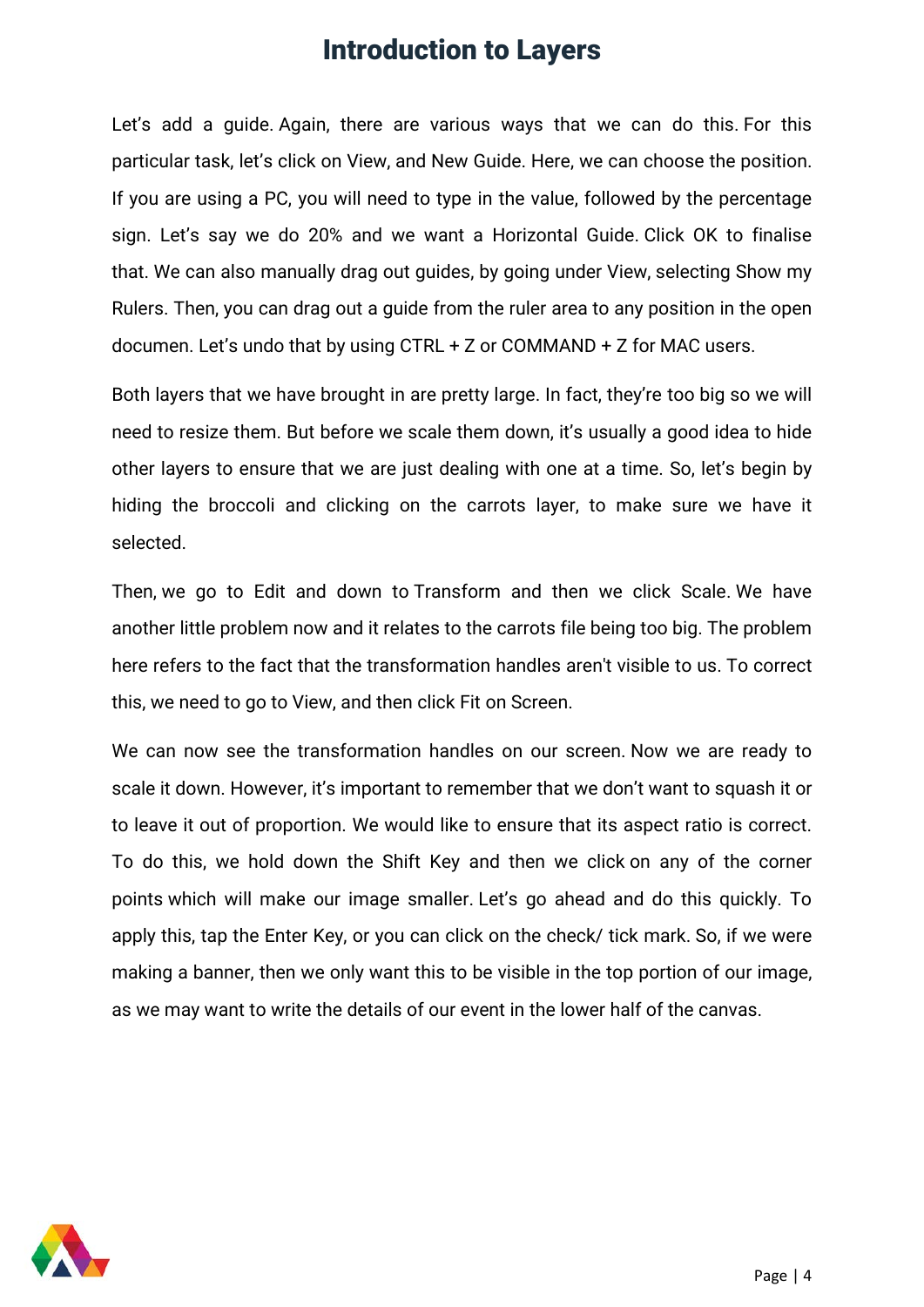



So, we will need to delete the area lower down. To do this, choose the Rectangular Marquee Tool and click and drag so that we can select the area that we want to delete. In this case, we want this bottom area. Once you have your area selected, just tap the Delete Key to remove the section we have highlighted in our photograph. The first thing you will notice now, is that when you look at the Layers Panel, we can see some transparency, denoted by that checkerboard. This is because some of the layer has been deleted. Now, we need to deselect this highlight section and to do this, we can use COMMAND or CTRL + D or, alternatively, we move to the Select Menu, and then click Deselect. It's much easier and quicker to use the shortcut, so if you can remember that, it will greatly speed up your workflow.

We have the carrots layer sorted so let's make the broccoli layer visible again by clicking on the Eye icon and selecting it in the Layers Panel. The exact same process applies. Go to Edit and Transform, and Scale. This layer is a little smaller to start with, so we can see the transformation handles this time. Again, holding down the Shift Key will scale our photograph uniformly. This is needed to constrain the proportions. When we are happy, we hit Enter or Return to apply this Transformation.

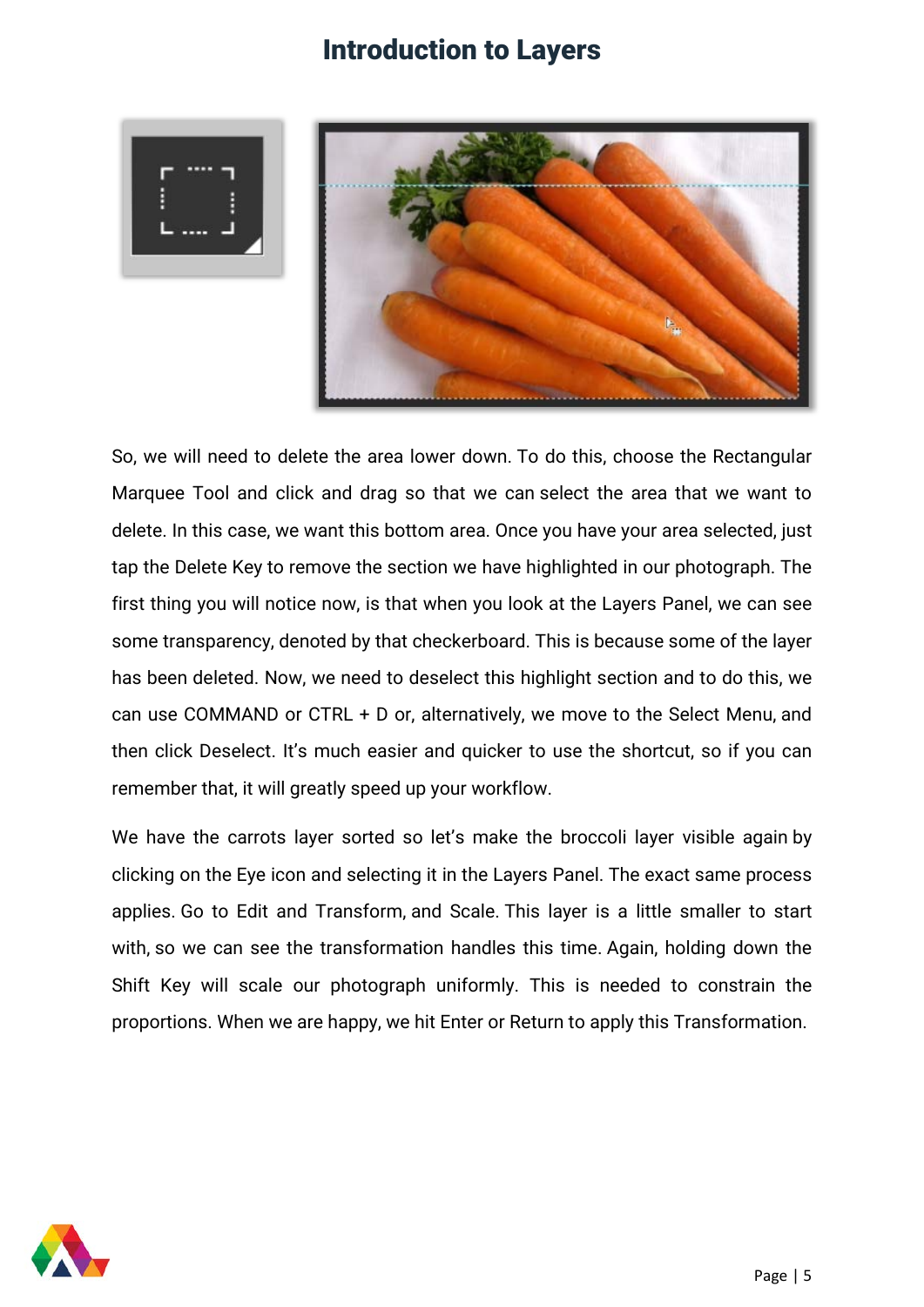At this point, we can decide which one we want to use or if we want to use both. Let's keep it simple and go with the carrots. So, we can delete the broccoli layer now that we don't need it anymore. There are two ways that we can do this, we can simply tap the delete key, once the broccoli layer is selected. We can also drag the broccoli Layer down to our Trash icon underneath the Layers Panel.



We can save this file at any point, now that we have done a good bit of work. To do this, go to File, and then Save As. We can name it Vegetable Banner. It's generally a good idea to save it as a Multi-Layered PSD File, which is a working Photoshop file. We can always come back to this at a later time and reedit it in any way that we like. That's the great thing about working Photoshop files. Click save, and if we want to close the file, we go to File, and then Close.